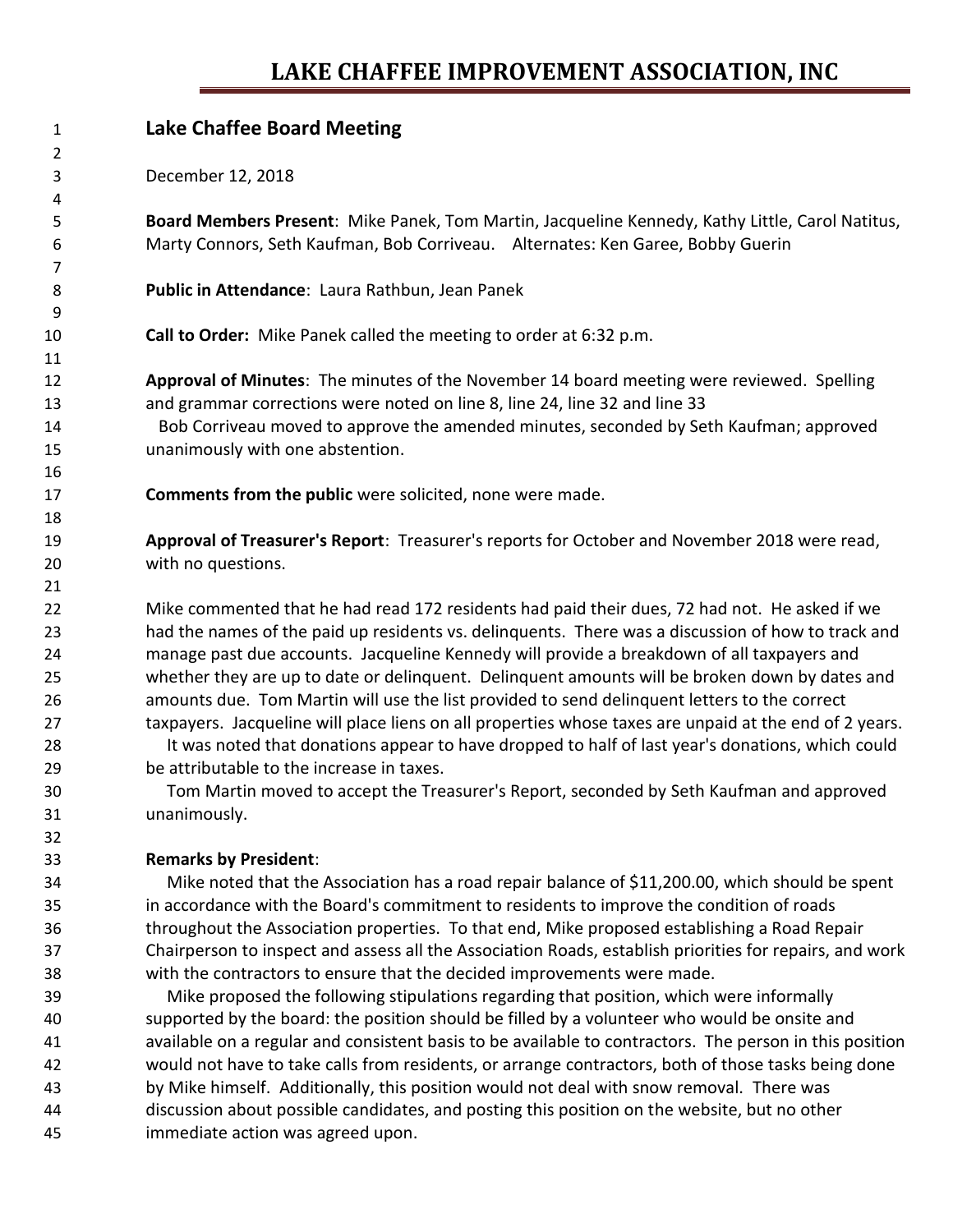## **LAKE CHAFFEE IMPROVEMENT ASSOCIATION, INC**

| 46 |                                                                                                    |
|----|----------------------------------------------------------------------------------------------------|
| 47 | Correspondence:                                                                                    |
| 48 | (1) Mike Panek has been contacted regarding several instances of car break-ins in the Lake Chaffee |
| 49 | community. He asked for all members of the board to alert their neighbors and other residents      |
| 50 | to be sure their vehicles are kept locked with keys removed.                                       |
| 51 | (2) Mike also received a call from Asplundh Tree service asking for names and contact information  |
| 52 | of residents who have trees on their property that Asplundh is required to trim or remove. Mike    |
| 53 | provided that information, with no further action required.                                        |
| 54 |                                                                                                    |
| 55 | <b>Chairperson's Reports:</b>                                                                      |
| 56 | Boat Launch and Boat Dock: Chairperson was absent, but Mike shared Jerry's remarks that the Boat   |
| 57 | Launch had received its final mowing, and the Dock had been put back in place, but would need to   |
| 58 | be adjusted in the Spring before being put into full seasonal use.                                 |
| 59 | Constable: Constable was absent, no report was delivered.                                          |
| 60 | Beaches: The Fall clean up does not appear to have been done, Jean will contact Greg Peck.         |
| 61 | Dam: Kari was absent and no report was given.                                                      |
| 62 | Environmental Chairperson: No report.                                                              |
| 63 | Hall: No report.                                                                                   |
| 64 | Fund Raising: No report.                                                                           |
| 65 | Road Chairperson: No report.                                                                       |
| 66 | Tax Collection: There was discussion of next steps, as noted in Treasurer's report discussion.     |
| 67 | Website: No report.                                                                                |
| 68 |                                                                                                    |
| 69 | <b>Old Business:</b>                                                                               |
| 70 | TELEPHONE POLE: Mike Panek contacted Frontier and informed them that there had been no             |
| 71 | parmission given by the LCIA Roard that the nole could be installed, and that no wires should be   |

- permission given by the LCIA Board that the pole could be installed, and that no wires should be installed until the issue is settled to the Board's satisfaction. No wires have been installed as of this date.
- Mike reported that Kari had a discussion with Phil Cote regarding the pole, but further discussion was tabled until Kari could be present.
- LAKE LOWERING/TREE REMOVAL: Mike reported that he and Marty shut off the siphon and removed the white pipe from the lake. That pipe was put aside in the spillway temporarily, but should be moved to the grassy area on top of the dam. The flexible pipe is still attached to the valve but is not in danger of being frozen into the lake. At some point it should be removed and placed on the grassy area.
- Mike Panek reported that Jerry contacted a logger friend who agreed to a price of \$3500 to remove and dispose of the entire tree, with the exception of a few small branches that could not be reached in deep water. Mike plans to use his boat to secure and bring in those branches for disposal when the warmer weather returns. Kudos to Jerry for finding and negotiating these excellent contractors.
- Mike Panek also informed the Board that the dock that had been located at the boat landing had 87 to be partially dismantled in order to bring ashore the pieces of tree. When warmer weather returns the Board will use the previously appropriated funds to replace that dock.
- There was a discussion regarding how best to address the cost of removing the tree with the property owner involved. Mike Panek will work with the property owner to reach an amicable agreement.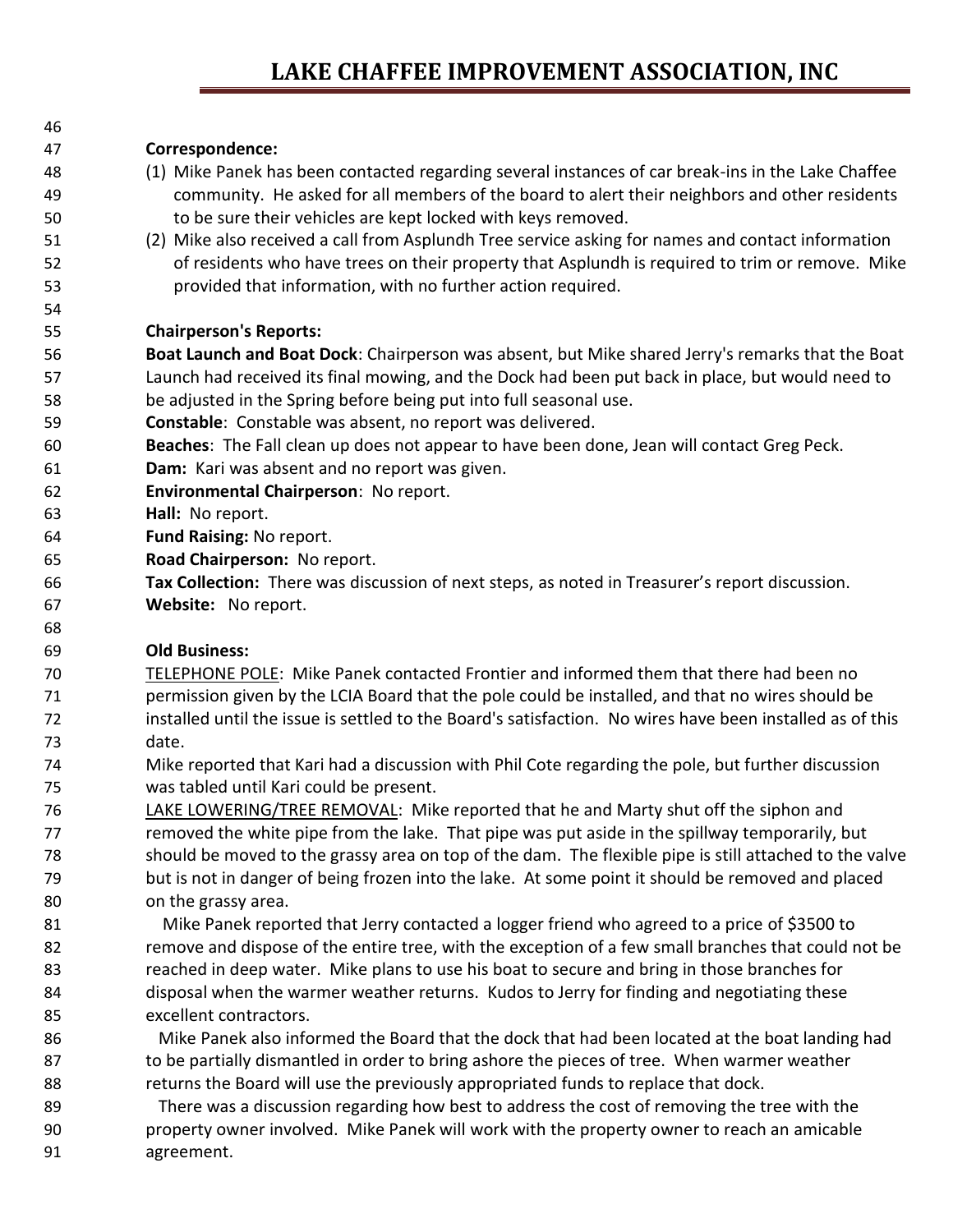# **LAKE CHAFFEE IMPROVEMENT ASSOCIATION, INC**

- SURVEYING PROPERTY OWNERS: Mike shared a postcard that he designed to survey LCIA residents about issues such as schedule for annual meetings, and priorities for improvements. Mike received feedback and will make changes before sending them out.
- 95 WEBSITE AND TREASURER improvements. Laura Rathbun has volunteered to assist with the work in the areas of Treasurer and Website improvements. Laura and Jacqueline Kennedy will be in discussion regarding plans for how this might be addressed.
- There was an offer made by Mike Panek to hire the web designer he uses, and discussions followed regarding if, and how this might be pursued. Bob Corriveau made a motion seconded by Seth that Mike should solicit proposals for technical resources who could help with website construction and maintenance for LCIA. This motion was passed unanimously.

 **Adjournment:** Tom Martin made a motion to adjourn, seconded by Seth. The meeting adjourned at 8:09 pm.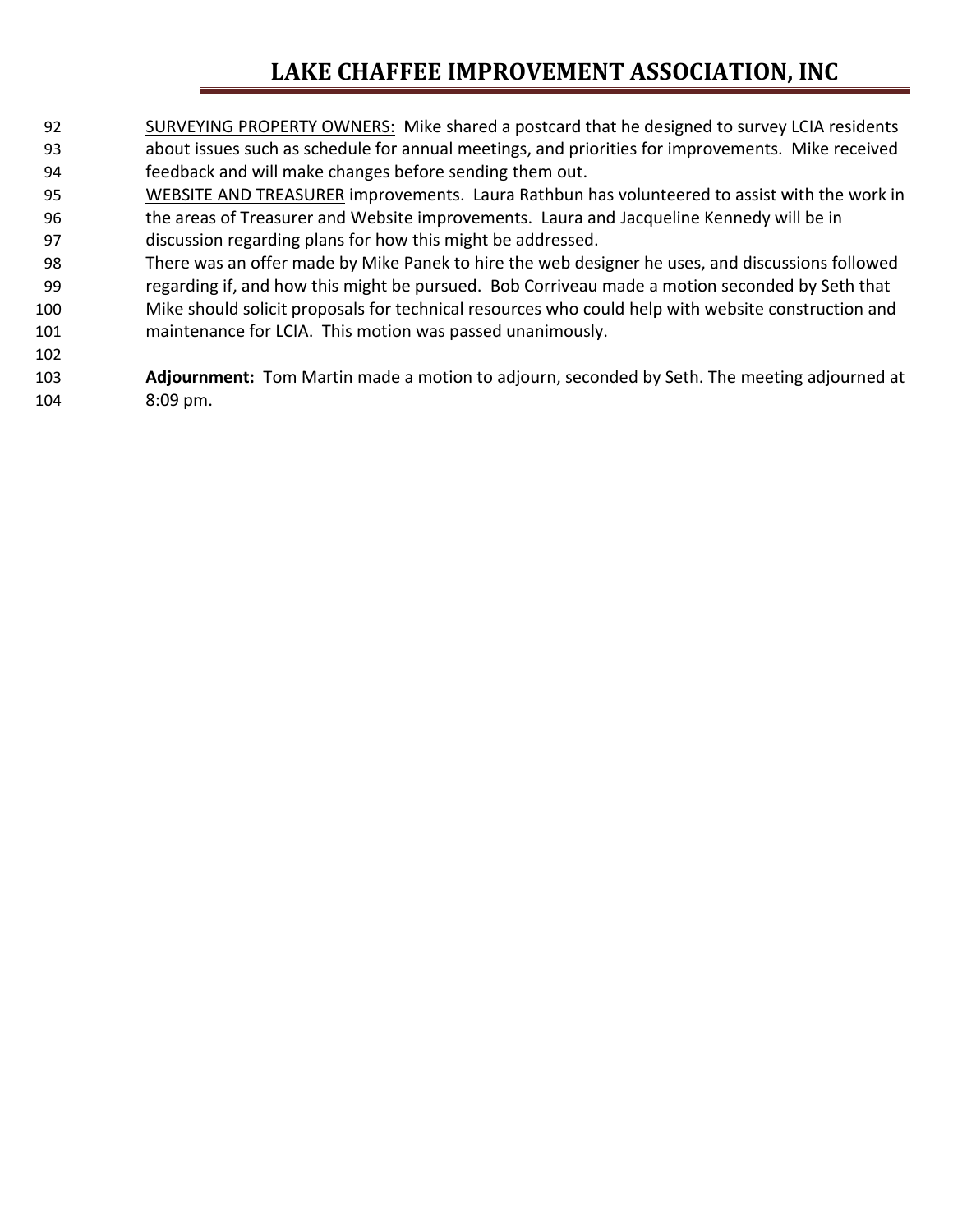#### Run Date: 12/10/2018 23:43

# **L.C.I.A Treasurer's Report** November 2018

|                                         | <b>Budget</b> |                                 |            |                             | <b>Prior Years</b> |             |
|-----------------------------------------|---------------|---------------------------------|------------|-----------------------------|--------------------|-------------|
|                                         | 2018-2019     | <b>November 2018</b>            |            | <b>Year to Date</b>         | 2017-2018          | 2016-2017   |
| <b>INCOME</b>                           |               |                                 |            |                             |                    |             |
| Taxes                                   | \$48,800.00   |                                 | \$4,240.49 | \$34,467.35                 | \$22,943.95        | \$23,982.37 |
| Past Tax + Interest + Fees              | \$3,500.00    |                                 | \$242.79   | \$2,787.95                  | \$6,567.27         | \$6,445.41  |
| Donations                               | \$0.00        |                                 | \$50.00    | \$2,502.50                  | \$5,513.00         | \$5,954.52  |
| Rent                                    | \$350.00      |                                 | \$0.00     | \$0.00                      | \$350.00           | \$175.00    |
| <b>Fund Raise</b>                       | \$1,000.00    |                                 | \$0.00     | \$814.00                    | \$1,653.00         | \$160.00    |
| Website + Newsletter                    | \$0.00        |                                 | \$0.00     | \$0.00                      | \$0.00             | \$0.00      |
| Int. + Other LCIA Accnts                | \$0.00        |                                 | \$3.29     | \$6.26                      | \$15.09            | \$12.23     |
| Other                                   | \$0.00        |                                 | \$0.00     | \$25.00                     | \$7,843.92         | \$100.00    |
| From Other LCIA Accounts                | \$0.00        |                                 | \$0.00     | \$0.00                      | \$3,205.00         | \$0.00      |
| <b>Totals</b>                           | \$53,650.00   |                                 | \$4,536.57 | \$40,603.06                 | \$48,091.23        | \$36,829.53 |
| <b>EXPENSE</b>                          |               |                                 |            |                             |                    |             |
| Hall Bldg Maint. + Septic               | \$750.00      |                                 | \$0.00     | \$0.00                      | \$725.00           | \$0.00      |
| Hall Utilities (Elec + Heat)            | \$2,250.00    |                                 | \$100.13   | \$590.56                    | \$2,105.19         | \$1,082.81  |
| Office Expense                          | \$350.00      |                                 | \$0.00     | \$0.00                      | \$65.91            | \$197.74    |
| Mail + Postage                          | \$500.00      |                                 | \$0.00     | \$150.00                    | \$1,048.66         | \$351.44    |
| Road Repair+Pave+Brush                  | \$12,250.00   |                                 | \$0.00     | \$5,973.21                  | \$1,752.65         | \$2,105.15  |
| Road Snow Plow + Sand                   | \$19,000.00   |                                 | \$0.00     | \$0.00                      | \$19,425.00        | \$12,837.50 |
| Insurance                               | \$9,400.00    |                                 | \$0.00     | \$0.00                      | \$9,393.20         | \$9,392.20  |
| Legal Costs + Fees                      | \$1,000.00    |                                 | \$0.00     | \$0.00                      | \$154.91           | \$0.00      |
| Beach Maint. + Recrea'n                 | \$750.00      |                                 | \$0.00     | \$1,670.32                  | \$688.01           | \$4,582.95  |
| Landscaping                             | \$1,000.00    |                                 | \$0.00     | \$2,100.00                  | \$700.00           | \$0.00      |
| Lake Maint. + Water                     | \$400.00      |                                 | \$0.00     | \$710.00                    | \$6,810.00         | \$490.00    |
| To Other LCIA Accnts                    | \$0.00        |                                 | \$0.00     | \$0.00                      | \$7,843.92         | \$500.00    |
| Road Improvement                        | \$5,000.00    |                                 | \$0.00     | \$0.00                      | \$0.00             | \$0.00      |
| Website + Newsletter                    | \$250.00      |                                 | \$0.00     | \$0.00                      | \$115.01           | \$0.00      |
| Other Contingency                       | \$250.00      |                                 | \$0.00     | \$0.00                      | \$0.00             | \$35.00     |
| Miscellaneous Expense                   | \$0.00        |                                 | \$0.00     | \$0.00                      | \$225.00           | \$0.00      |
| Lake Dam                                | \$500.00      |                                 | \$0.00     | \$0.00                      | \$0.00             | \$0.00      |
| <b>Totals</b>                           | \$53,650.00   |                                 | \$100.13   | \$11,194.09                 | \$51,052.46        | \$31,574.79 |
| <b>General Fund Balance</b>             |               |                                 |            | <b>Other Accounts</b>       |                    |             |
| <b>August 1st 2018 Starting Balance</b> | \$16,385.89   | <b>Special Checking Account</b> |            | <b>Special Use</b>          | \$9,614.75         |             |
| <b>Total Year Income</b>                |               | \$40,603.06                     |            | <b>LCIA Savings Account</b> | Misc.              | \$9,904.49  |
| <b>Total Year Expense</b>               |               | (\$11,194.09)                   |            | <b>Lake Savings Account</b> | Lake & Dam         | \$6,310.59  |

**Balance (thru 11/30/2018) \$45,794.86**

**Total \$25,829.83**